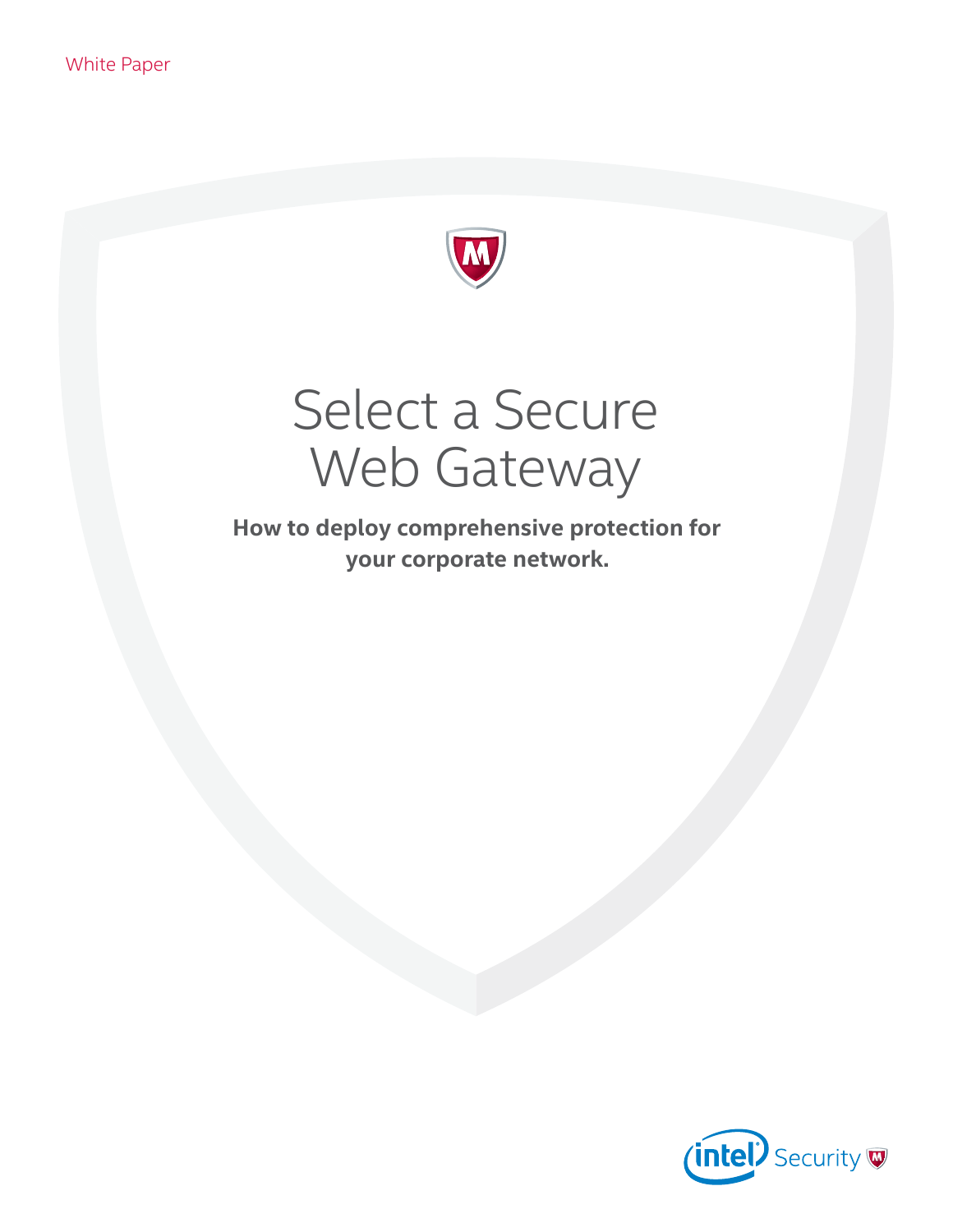# Table of Contents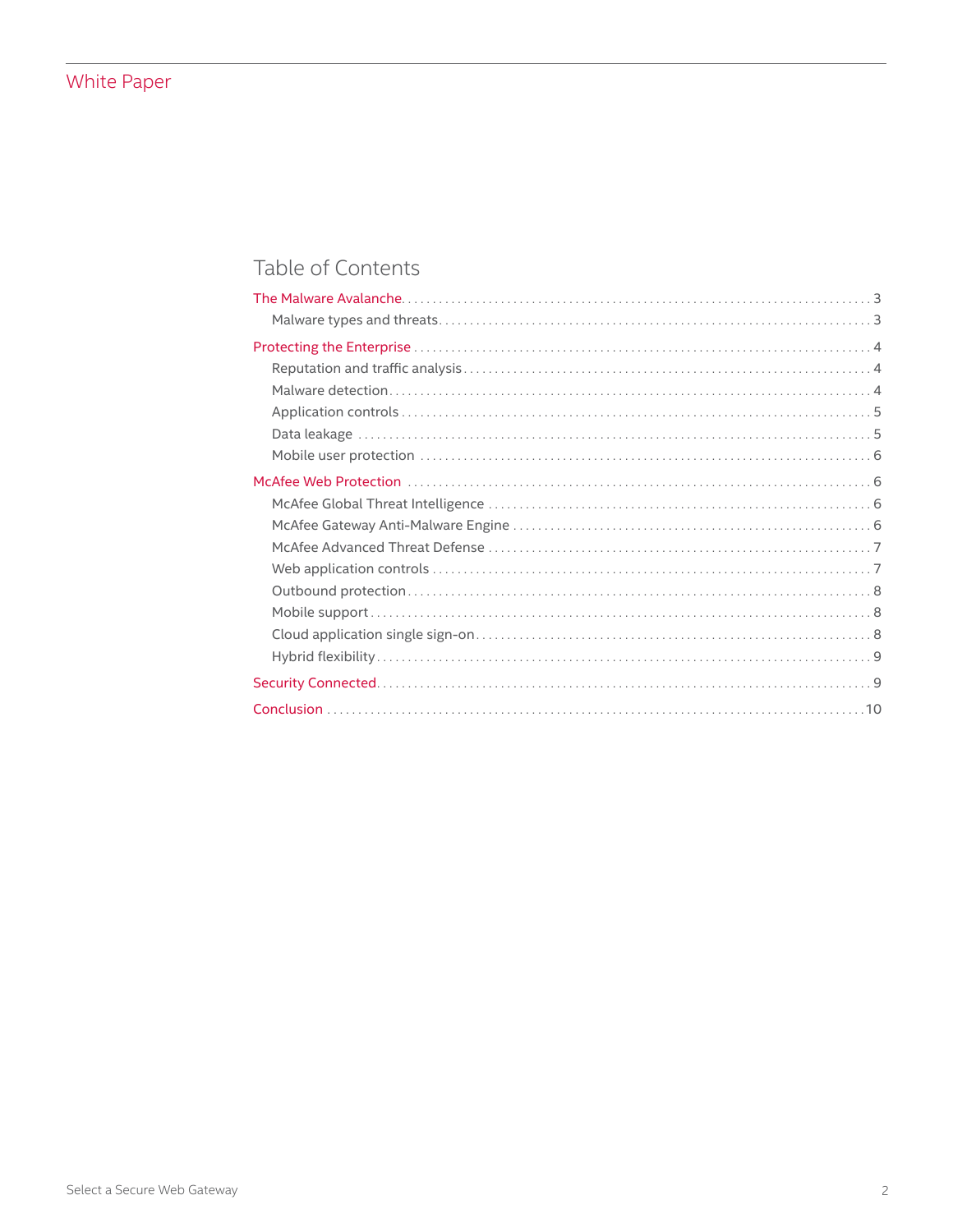# <span id="page-2-0"></span>White Paper

While the Internet has become a vital platform for enterprises of all sizes, it has also become a dangerous place, with exponential growth in both the number and sophistication of attacks against corporate networks. To guarantee stable, controlled, and secure access to the Internet and web applications, companies need technologies such as web gateways so that their unique online access requirements are met while protecting the enterprise against attacks. In this white paper, McAfee, a part of Intel Security, describes a wide range of Internet-based attack methods and explains how McAfee® Web Protection technology protects against them.

#### **The Malware Avalanche**

In a recently published report<sup>1</sup>, Gartner analyst Dan Blum writes, "The web is indispensable for most organizations, but it's become a dangerous environment. Organizations require tools to protect their users, endpoints, and information from risks."

The danger Blum refers to comes from the explosive growth in cyberattacks against organizations of all sizes and in all industry sectors. Regardless of size, any organization with data that's profitable for attackers to obtain (financial services with banking and/or brokerage accounts, intellectual property, and personally identifiable information that can be used for identity theft) is at risk.

**[McAfee Labs](http://www.mcafee.com/us/mcafee-labs.aspx)** has tracked the growth in attacks for more than a decade, and the numbers are daunting, both in terms of the sheer volume of attacks and their increasing sophistication. This information is shared with our customers and the industry and is available at the **[McAfee Threat](http://www.mcafee.com/us/threat-center.aspx)  [Center website](http://www.mcafee.com/us/threat-center.aspx)**.

#### **Malware types and threats**

We define malware simply as malicious programs. Viruses, worms, Trojans, spyware, and rootkits are examples of malware. Potentially unwanted programs (PUPs), such as adware, are not necessarily malware, but are usually considered risky by security professionals.

Countless variations of new and existing malware are being launched constantly across the Internet. Originally, malware was distributed via email messages from bogus or stolen email accounts. Now, it's often hidden in websites or inserted into ad networks to be injected into the browser of an unsuspecting visitor. For instance, today's malware lurks in social media pages or messages, ready to infect users lured by offers from compromised or bogus Facebook or Twitter accounts. (For more information, read **[The Hidden Truth Behind Shadow IT](http://www.mcafee.com/us/products/email-and-web-security/shadow-it.aspx?cid=BHP021)**, based on a survey conducted by McAfee and Frost & Sullivan.) Mobile devices, USB sticks, and other portable systems also carry malware into the network, where it propagates.

Different categories of malware behave in different ways, depending on their format, content, behavior, infection characteristics, and propagation techniques. Some newer, narrowly targeted malware types are heavily camouflaged, employing disguised or hidden behavior to avoid detection.

New threats have emerged that combine several forms of malware into one malicious payload. A single blended virus infection may include keyloggers to steal sensitive financial information, email, and corporate secrets while turning users' systems into a spam zombie in a botnet. Blended threats that enable botnets are a significant threat escalation because they offer cybercriminals a variety of opportunities to make money. For instance, a botnet sending spam can generate recurring revenue as part of a spam network, while simultaneously propagating viruses and stealing online banking, gaming, and social networking logins as well as the account information required for perpetrating fraud.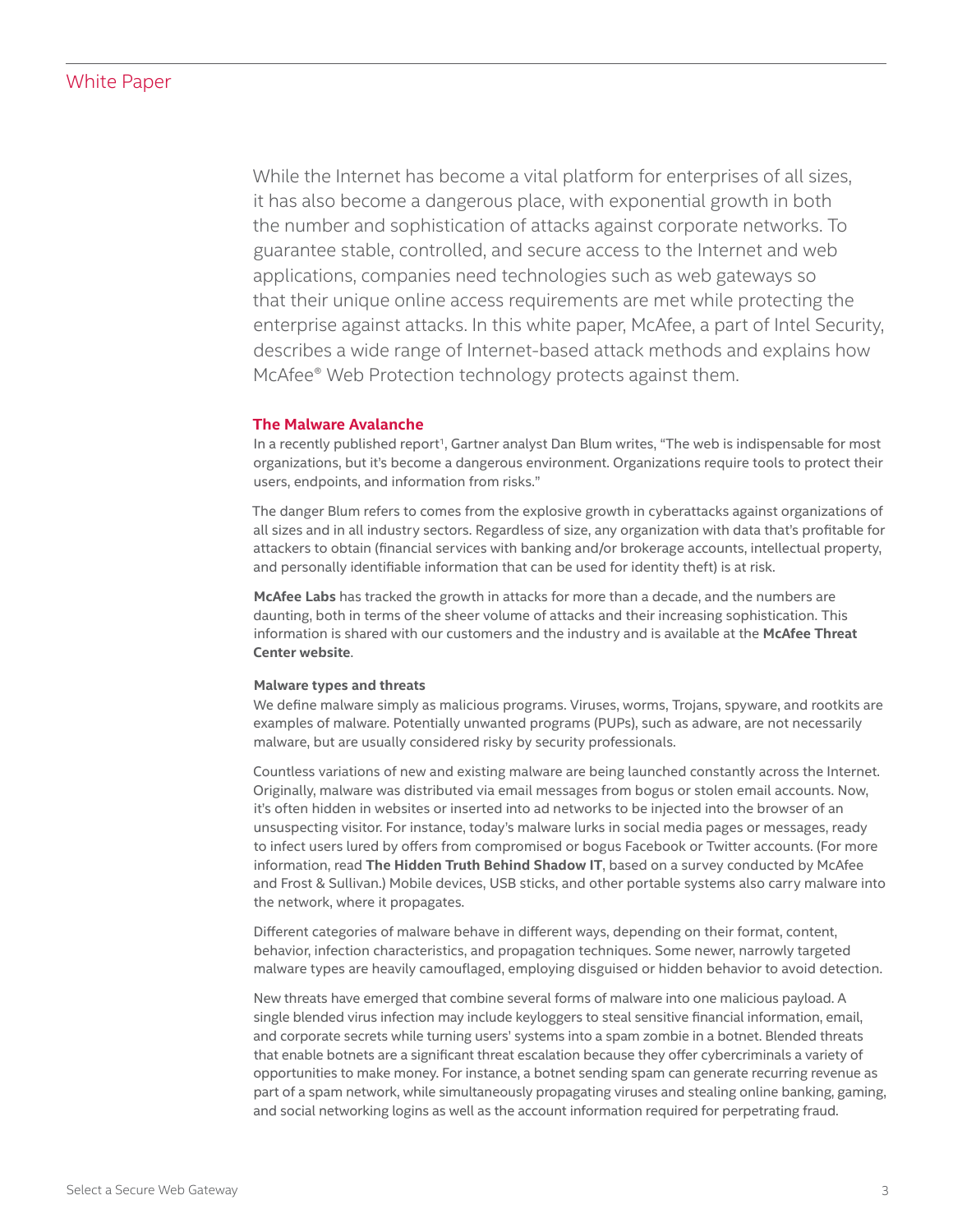# <span id="page-3-0"></span>White Paper

More recently, sophisticated cybercriminals are designing malware that can automatically evade detection, using techniques such as obfuscation or polymorphism. In many cases, these systems dynamically generate new run-time code or payloads (such as a PDF file). These techniques often make it possible to evade detection by traditional signature-based products.

#### **Protecting the Enterprise**

Given the variety and sophistication of recent theats, protecting the enterprise against external attack requires a multilayered approach that combines reputation analysis, proactive malware detection, application controls, data loss prevention, and more.

#### **Reputation and traffic analysis**

The best place to stop malware is at the network perimeter before it can reach a target platform (whether a server or endpoint system). There are a number of ways to do this. One is to analyze the origination point of the malware (for example, China or Eastern Europe) and collect information about a site's previous history and compute a reputation score. A particular site (IP address or domain) with a reputation for delivering malware, or a previously benign site which has become infected can then be blocked. Whitelisting/blacklisting, URL blocking and filtering, site categorization, and reputation scoring can all work together to accomplish the goal of preventing users from accessing sites that might be a source for malware.

#### **Malware detection**

Malware can be delivered in many formats, including Windows portable executable (PE) files, Microsoft Office macros and scripts, and JavaScript. The recent trend has been for the browser to be the primary delivery vehicle, and attacks often examine the browser (Internet Explorer, Chrome, Firefox) looking for specific vulnerabilities. Exploits also look for known vulnerabilities in Java, Adobe, Flash, or other browser plug-ins.

When a particular example of malware has been identified, a signature can be created. This signature operates like a fingerprint and can be shared with other computers in a network to rapidly identify and block that payload, protecting other systems against infection. Most endpoint antivirus software relies on signature detection, and that capability is also available with most anti-malware engines. Sharing malware signatures is the first line of defense, since it can be used to block known malware immediately. However, since not all instances of malware are known to all systems, signature testing—while necessary—is not sufficient for systemic protection.

The next level in malware detection is proactive scanning and analysis focused on the detection of previously unknown malware instances.

Proactive malware detection examines the software embedded in the downloaded packet (web page, email attachment) and uses various emulation techniques to trick the malware into thinking it has reached a target and then observe its behavior without actually running the malware. Behavioral observation can help determine whether or not the software is benign or malicious. Few of today's anti-malware solutions do a good job of this.

Sophisticated malware relies on new obfuscation techniques, such as dynamically generating runtime code that may enable it to slip past a malware detection engine. In some cases, detection of these advanced threats requires more in-depth analysis using two techniques: Sandboxing and static code analysis. A sandbox is an isolated runtime environment, which provides a platform where the payload code can run, rather than being emulated. Code analysis relies on reverse engineering the code and analyzing its origins and internal structures. Code analysis can often unveil similarities with previously analyzed malware, providing clues to how the malware operated and who wrote it. The combination of these two techniques is the most advanced technology for detecting and stopping malware. However, sandboxing and code analysis are more time-consuming than proactive malware detection and cannot be done in real time without negatively impacting the user experience.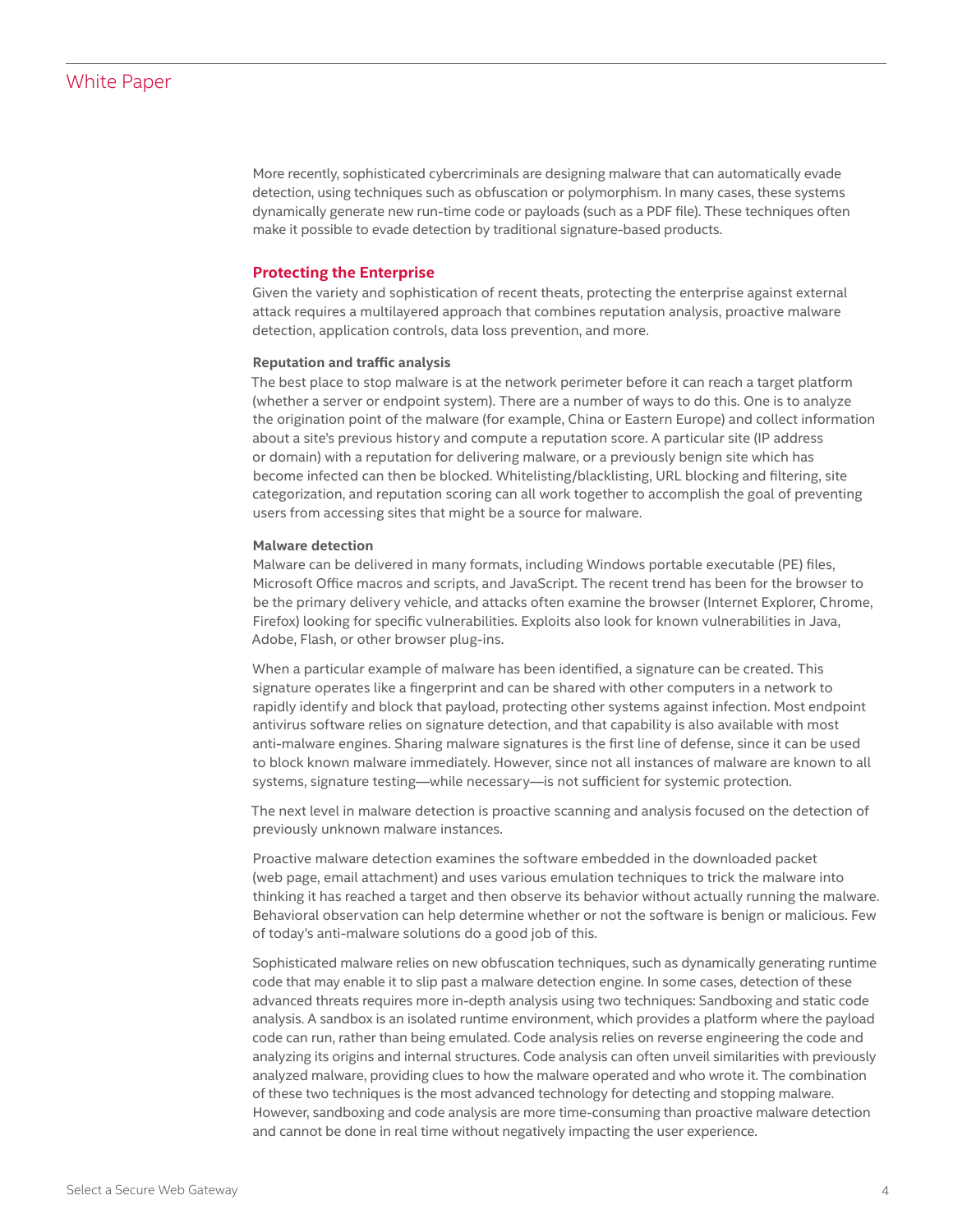# <span id="page-4-0"></span>White Paper

Another technique that is being increasingly used by attackers to hide malware is to encrypt it in a web page using HTTPS. As a result, an effective malware detection tool must be able to decrypt and analyze a page before re-encrypting it and forwarding it to the client. With HTTPS traffic on the rise, this capability is becoming more essential.

Finally, not all malware is inbound. Most botnet agents will attempt to "phone home" and contact a master controller at some point in their lifecycle. They may then attempt to download additional malware or transmit sensitive information (such as a keystroke log or passwords) to the master system. A comprehensive malware detection solution must be able to differentiate between benign outreach (such as software application automatically downloading an update) and malicious outreach, and allow the former while blocking the later.

#### **Application controls**

Moving beyond malware detection and blockage, there are other capabilities that you should consider when evaluating a secure web gateway product.

Acceptable use policies are how an organization decides what websites and activities their employees are allowed to access and which websites or applications are off limits. URL filtering is one the most widely adopted technologies for enforcing acceptable use policies. However, many organizations desire a more granular method for implementing acceptable use policies that enables them to block specific application functions rather than the entire site. Through the use of application controls, employees or other users (contractors, students, or others) can be allowed access to a site, but specific capabilities are disabled. An example of this would be allowing access to LinkedIn but disabling the ability to send or receive LinkedIn messages.

Many cloud applications leverage HTTPS by default in order to enhance security. Application control enforcement is another instance where HTTPS scanning and decryption is essential, since you can't effectively apply application controls without the ability to decrypt the web page and determine if it should be controlled to comply with policy.

#### **Data leakage**

A major security concern of many organizations is how to protect sensitive or proprietary information against exfiltration. Data loss prevention (DLP) technology inspects data in motion and responds when it identifies sensitive data that is being improperly transferred, contrary to security policy settings. Responses can range from notification ("Do you really want to send these credit card numbers?") to active blocking. Detection of sensitive data relies on techniques such as data signatures, keywords stored in dictionaries, or regular expressions. Adding DLP to a secure web gateway enables the system to automatically scan and detect sensitive data and prevent inappropriate exportation of that data to an external site or application.

In today's collaborative, cloud-based environment there may be instances where you will want to share files with others using a file-sharing website such as Box, Dropbox, or Google Drive. These applications have the ability to add encryption capabilities, typically at an additional cost, but if an account with access to the file is compromised, the file will be at risk of unauthorized access. If you need to share files containing sensitive data using a file-sharing site, you should configure your secure web gateway to encrypt the file as part of the upload process. That way, anyone who attempts to access the file without going through the gateway will be unable to read it. Only authorized users who have been authenticated by the gateway will be able to retrieve and decrypt the file.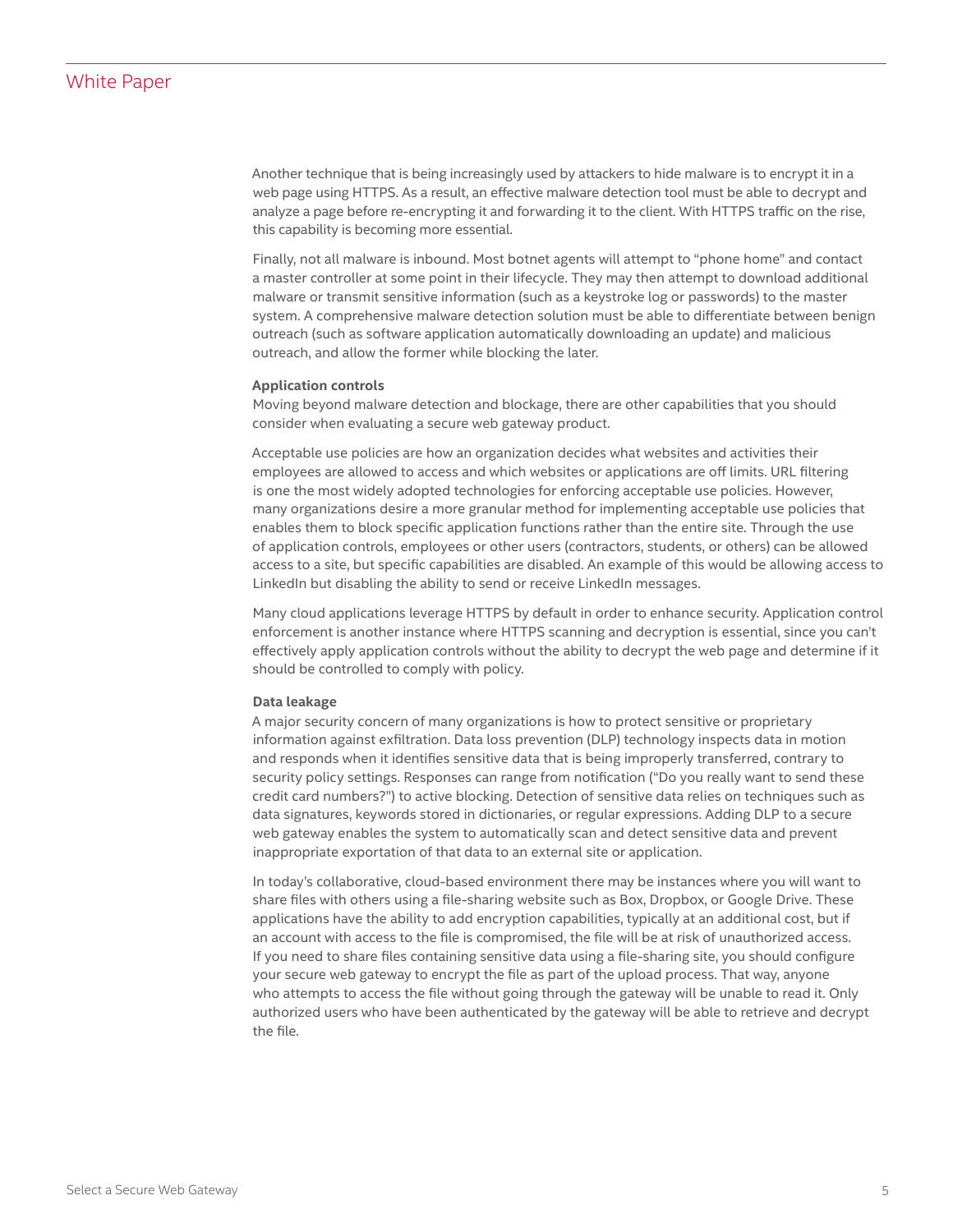#### <span id="page-5-0"></span>**Mobile user protection**

Another consideration is how to protect mobile systems such as laptops, tablets, or smartphones. When a remote or mobile user accesses a website or Software-as-a-Service (SaaS) application outside the protection of the enterprise firewall, the potential for malware exposure and compromise is significantly elevated. If the user subsequently brings an infected device into the corporate network, the result may be widespread malware infection.

To forestall this capability, you should be able to deploy a secure, tamperproof client agent on all end-user mobile devices which can determine if the device is protected by a secure web gateway and, if it isn't, redirect all web traffic requests to either a DMZ-resident or SaaS-based gateway. This ensures that all the protections provided by the gateway are applied to all inbound and outbound web traffic from the mobile device in a way that is completely transparent to the user, and that doesn't require the user to log onto a VPN. Some mobile security solutions require the user to deploy a browser-specific plug-in. However, this approach is not secure, since the user can bypass the protection by using an unsecured browser.

#### **McAfee Web Protection**

McAfee Web Protection is McAfee's web security solution. It includes both on-premises (McAfee Web Gateway) or cloud-based (McAfee SaaS Web Protection) solutions. The on-premises solution can be deployed as a dedicated appliance (with a scalable family of appliances) on a VMware virtual machine or on a blade in a blade server. Customers also have the ability to deploy a hybrid model. The hybrid deployment option gives customers the flexibility to mix-and-match on-premises and cloud-based deployments to meet specific requirements. For example, customers can use the onpremises system for controlling users at corporate headquarters and the SaaS system for managing remote users. Or, they can configure the SaaS option to deliver additional capacity.

The following are some of the main features of McAfee Web Protection.

#### **McAfee Global Threat Intelligence**

McAfee Web Protection delivers enhanced web filtering functionality and security through a combination of both reputation and category-based filtering. McAfee Global Threat Intelligence (McAfee GTI) powers McAfee Web Protection's web filtering technologies. McAfee GTI creates a profile of Internet entities—websites, DNS servers, and IP addresses—based on hundreds of different attributes gathered from the massive global data collection capabilities of McAfee Labs. It then assigns multiple reputation scores based on the security risk posed and shares this data with McAfee client systems so that administrators can apply very granular rules about what to permit or deny—and continue to monitor those entities over time. Rapid dissemination of reputation scores closes the gap between initial malware discovery and customer notification, ensuring that McAfee customers are protected against newly discovered malware as early as possible.

#### **McAfee Gateway Anti-Malware Engine**

Known malware can be blocked as soon as its signature is identified by one of the multiple signature engines available from McAfee. However, unknown (zero-day) malware is an increasingly serious problem. In fact, McAfee Labs identifies more than 100,000 unique examples of malware every day. To combat this problem, the McAfee Gateway Anti-Malware Engine conducts proactive behavioral analysis of payloads using a patent-pending technique and determines if they are safe. By scanning a web page's active content, emulating and understanding its behavior, and predicting its intent, the McAfee Gateway Anti-Malware Engine defends against zero-day attacks. Web-based traffic that passes through the gateway is subject to this analysis, including HTTP/HTTPS (SSL encrypted), FTP, instant messaging/chat, and more. The McAfee Gateway Anti-Malware Engine scans not just web content for hidden malware (HTML/HTML5 and JavaScript), but also downloaded files, such as Windows executables and Windows libraries, JavaScript, Flash, Java applets and applications, ActiveX controls, Visual Basic script and Visual Basic for applications, ZIP files, Adobe PDFs, graphics and media, Microsoft Office macros, and other types of files.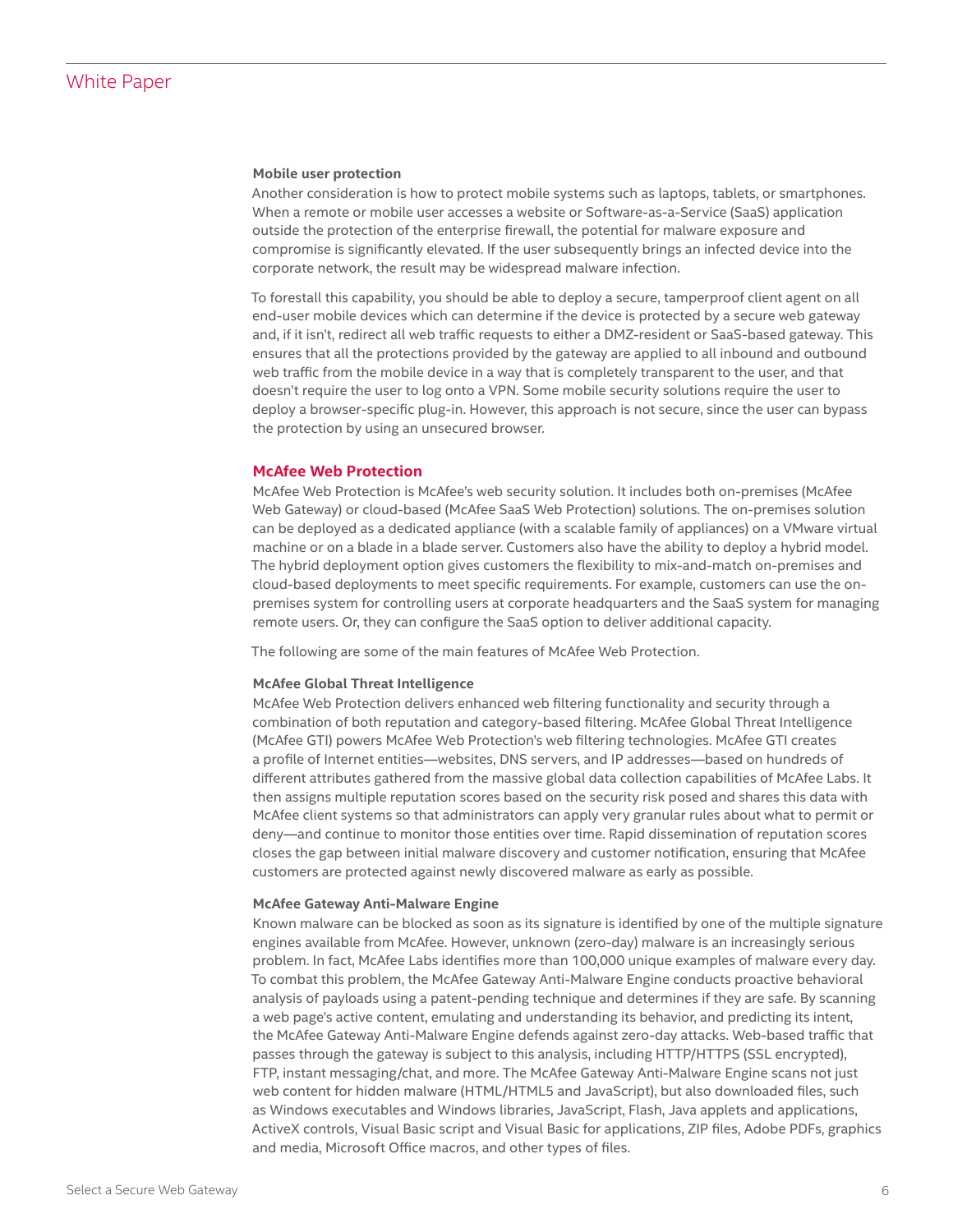<span id="page-6-0"></span>HTTPS scanning is particularly important as more websites/SaaS applications rely on encryption to secure content. Many cybercriminals use HTTPS to hide malicious content from examination. McAfee Web Gateway includes the ability to decrypt and examine these pages.

The McAfee Gateway Anti-Malware engine evaluates a suspect payload using in-line emulation to examine the code's behavior. One big advantage of this approach is that it can perform the evaluation without introducing significant latency. When the suspicious types of behavior are identified, web objects showing this behavior are blocked. Some examples include keylogger, password stealer, code execution or browser-specific exploit, code injection, obfuscated code, potentially unwanted adware or spyware, cross-site scripting, direct kernel communication, and more.

#### **McAfee Advanced Threat Defense**

To provide even deeper protection, McAfee released McAfee Advanced Threat Defense, which combines dynamic analysis using sandboxing technology with static code analysis. The sandbox uses a virtual machine to create an environment equivalent to the customer's endpoint—including operating system and specific applications, including browsers—where the payload under analysis runs. Static code analysis reverse engineers the code and examines it for patterns consistent with malicious intent. The combination of these features, in conjunction with McAfee ePolicy Orchestrator® (McAfee ePO™) software and endpoint protection solutions, enables McAfee Advanced Threat Defense to find, freeze, and fix malware that may have entered your network. Sandboxing and static code analysis are both CPU-intensive and may result in a delay before the content is delivered to the user. Therefore, McAfee recommends combining a web (or email) gateway with the sandbox, where suspicious content that is not identified by the gateway can be forwarded to the sandbox for additional, in-depth examination.

#### **Web application controls**

Popular websites such as YouTube or Facebook contain a wide variety of information, some of which may be considered inappropriate for business environments or provide little business value and therefore require controlled access. And while much of the site may be deemed inappropriate, there may be certain channels that should be accessed. A legacy web gateway solution would typically prevent access to a page or an entire site by blocking all sites in a URL category. Other solutions may apply media type filtering, such as blocking a Flash video. However, both methods do not really solve the original business problem with a policy like: "Non-business-related Flash videos on YouTube should not be viewed on the corporate network during primary business hours."

A state-of-the-art solution allows access to acceptable content while removing unwanted content, along with a clear message to the user. For example, let's say you wish to allow access to approved YouTube channels for training, but want to block other videos. The McAfee Web Protection policy engine only requires two rules to block inappropriate videos and display a message that the content has been blocked to meet business requirements.

The flexible rules-based policy engine built into McAfee Web Protection also enables applicationlevel availability during high network loads or spikes in traffic. This can be used to guarantee that all business-critical applications are available and non-business-related traffic is deprioritized or blocked until traffic levels normalize again.

McAfee Web Protection includes more than 1,000 discrete controls for popular web applications. A complete list is available on the McAfee **[Web Application Control page](http://www.mcafee.com/us/products/email-and-web-security/web-application-control.aspx)**.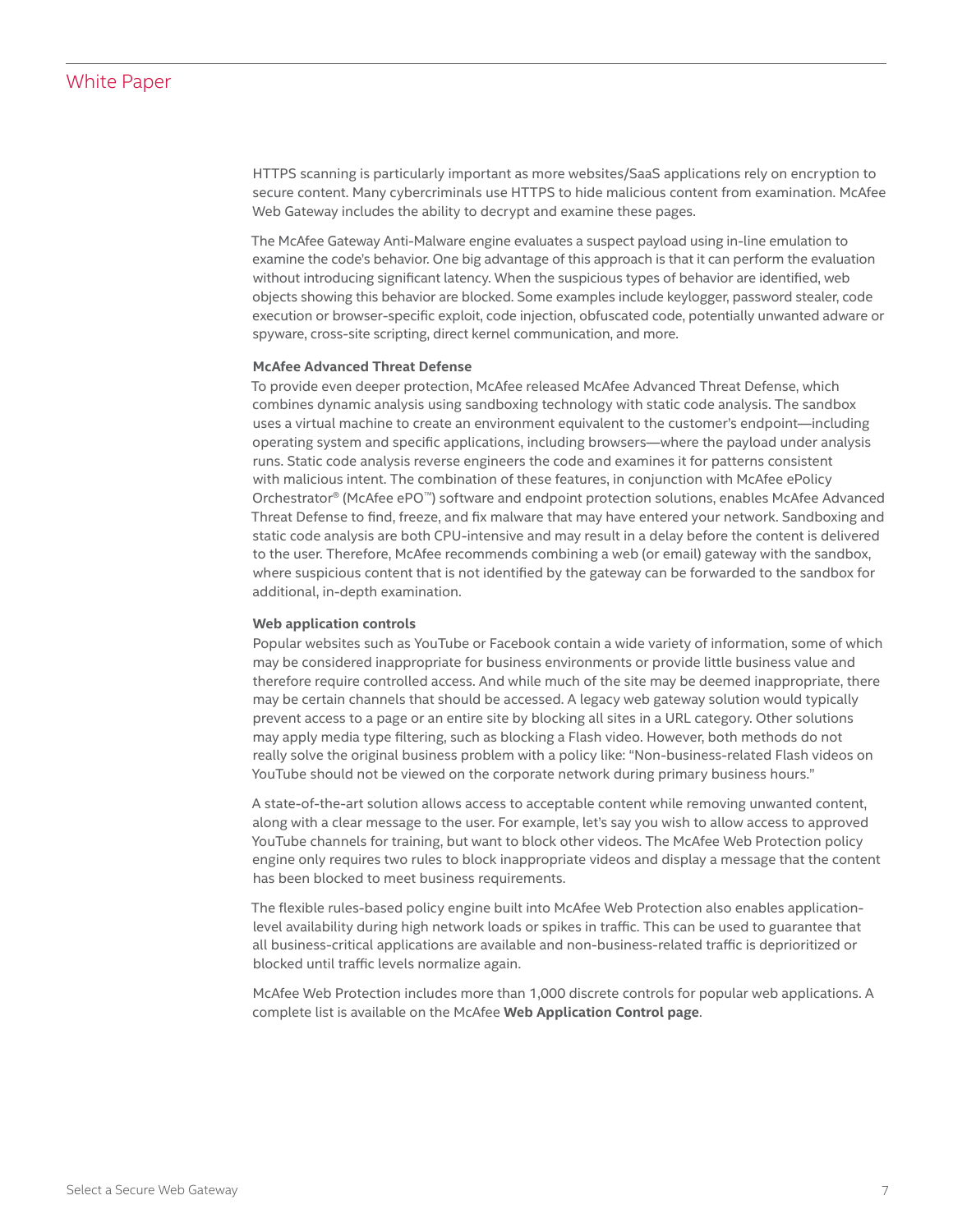#### <span id="page-7-0"></span>**Outbound protection**

McAfee Web Protection protects outbound traffic in three ways.

It uses McAfee Data Loss Prevention (DLP) technology to protect against loss of confidential information through social networking sites, blogs, wikis, and SaaS applications. Key McAfee DLP modules, including the core DLP engine and dictionaries, monitor outbound content (using all relevant web protocols, such as HTTP/HTTPS, FTP, IM, and others) and enforce policies for information leaving the network. Upon encountering a policy violation, it can take a variety of actions, including applying encryption or blocking the data, or ensuring compliance with regulations and policies governing the privacy of sensitive information.

The McAfee Gateway Anti-Malware Engine can determine when outbound communication via the Internet may be a botnet client attempting to connect to its command-and-control home server to transmit stolen data or receive further instructions. The aggressiveness of heuristics and proactive detection is adjusted dynamically, based on whether it's a human user surfing, a background process accessing the web (such as an application downloading an update), or an unknown potential bot client.

The third way McAfee Web Gateway protects outbound traffic is through transparent file encryption. This feature encrypts files before they are uploaded to an external file-sharing site, such as Box or Dropbox. This protects the file in the event the file-sharing site is compromised by a malicious outsider who steals credentials to an account with access to the file. Without the ability to retrieve the file through the gateway, the attacker is unable to decrypt the file.

#### **Mobile support**

In an increasingly mobile world, customers are concerned that a computer may be infected by accessing the Internet from an insecure access point, such as a public Wi-Fi hotspot.

McAfee Client Proxy, a tool which is available at no extra cost for all McAfee Web Protection customers, protects laptop users working outside the corporate network. McAfee Client Proxy is location-aware and recognizes whether it is inside the corporate network, connected to it by VPN, or on an external network, such as a hotel or café hotspot. To determine location, McAfee Client Proxy attempts a TCP connect to the address of the web gateway or other network device. During the connect phase, McAfee Client Proxy initiates a test or a SYN directed to the web gateway. If the web gateway responds, McAfee Client Proxy remains passive. If there is no response, McAfee Client Proxy determines it is outside a corporate network and automatically directs web traffic to the designated McAfee web protection solution, which can either be McAfee SaaS Web Protection or McAfee Web Gateway in an Internet-accessible DMZ. The client is tamperproof, works transparently to the user, and is browser-independent.

#### **Cloud application single sign-on**

A key component of any web access security strategy is user authentication. McAfee Web Gateway includes authentication features, which can be synchronized with Microsoft Active Directory or other LDAP-enabled directories. In addition, McAfee Web Gateway includes SaaS application single sign-on (SSO) features. The SSO function includes a launch pad, where the user can click on an icon representing a target cloud application and be signed onto the application without entering another user ID or password. This feature enhances end-user convenience, improves security (by controlling or eliminating passwords), and reduces expensive help desk calls.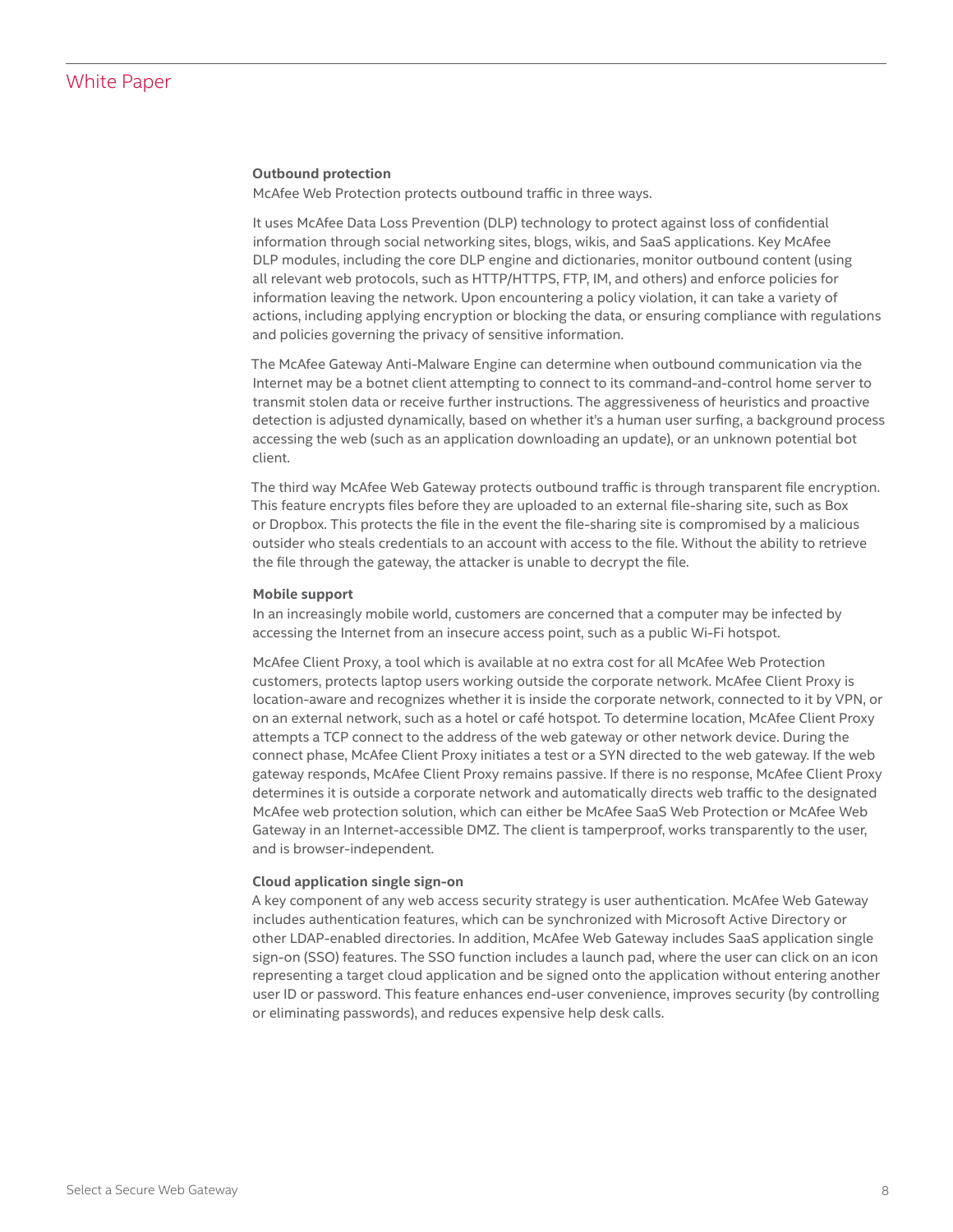#### <span id="page-8-0"></span>**Hybrid flexibility**

McAfee Web Protection includes licenses for on-premises, cloud-based, or hybrid configurations. On-premises options include a scalable family of appliances, which can be clustered for high availabity or configured with a load balancer for performance optimization; a VMware virtual machine; or a blade server. McAfee SaaS Web Protection, on the other hand, is a complete multitenant SaaS solution, which requires no on-premises components.

Customers can also deploy hybrid configurations, where some users use the on-premises version and others use the SaaS version. For example, a highly distributed company with many field offices can use the on-premises version for corporate office protection and the SaaS version for other offices, or a smaller business may choose the SaaS-only option to reduce the need for an operations staff. Or, as indicated earlier, a company can use the SaaS version to protect mobile user laptops that are accessing the Internet from any non-corporate location.

#### **Security Connected**

Security Connected is our vision and architecture for a comprehensive end-to-end system that protects your enterprise from the cloud to the data center to the client. McAfee Web Protection is part of this environment, which also includes the following products:

- **McAfee Advanced Threat Defense:** Finds advanced malware and zero-day threats, and seamlessly integrates with McAfee network security solutions to freeze the threat while Real Time for McAfee ePO software initiates a fix or remediation actions.
- **McAfee Endpoint Suite:** Delivers anti-malware, device control, and fundamental email and web protection in a single solution that is integrated with the McAfee ePO security management platform.
- **McAfee ePolicy Orchestrator:** The only enterprise-class software to provide unified management of endpoint, network, and data security. With end-to-end visibility and powerful automations that slash incident response times, McAfee ePO software dramatically strengthens protection and drives down the cost and complexity of managing risk and security.
- **McAfee Next Generation Firewall:** Lets you add network security capabilities when and where you need them to get maximum value out of your investment. Innovative evasion prevention, centralized management, and built-in high availability and scalability meet the complex, high-performance needs of demanding data centers and distributed enterprises, both today and tomorrow.
- **McAfee SiteAdvisor**® **Enterprise Software:** A web browser plug-in that allows you to surf and search the web safely, avoiding online threats such as spyware, adware, and phishing scams.